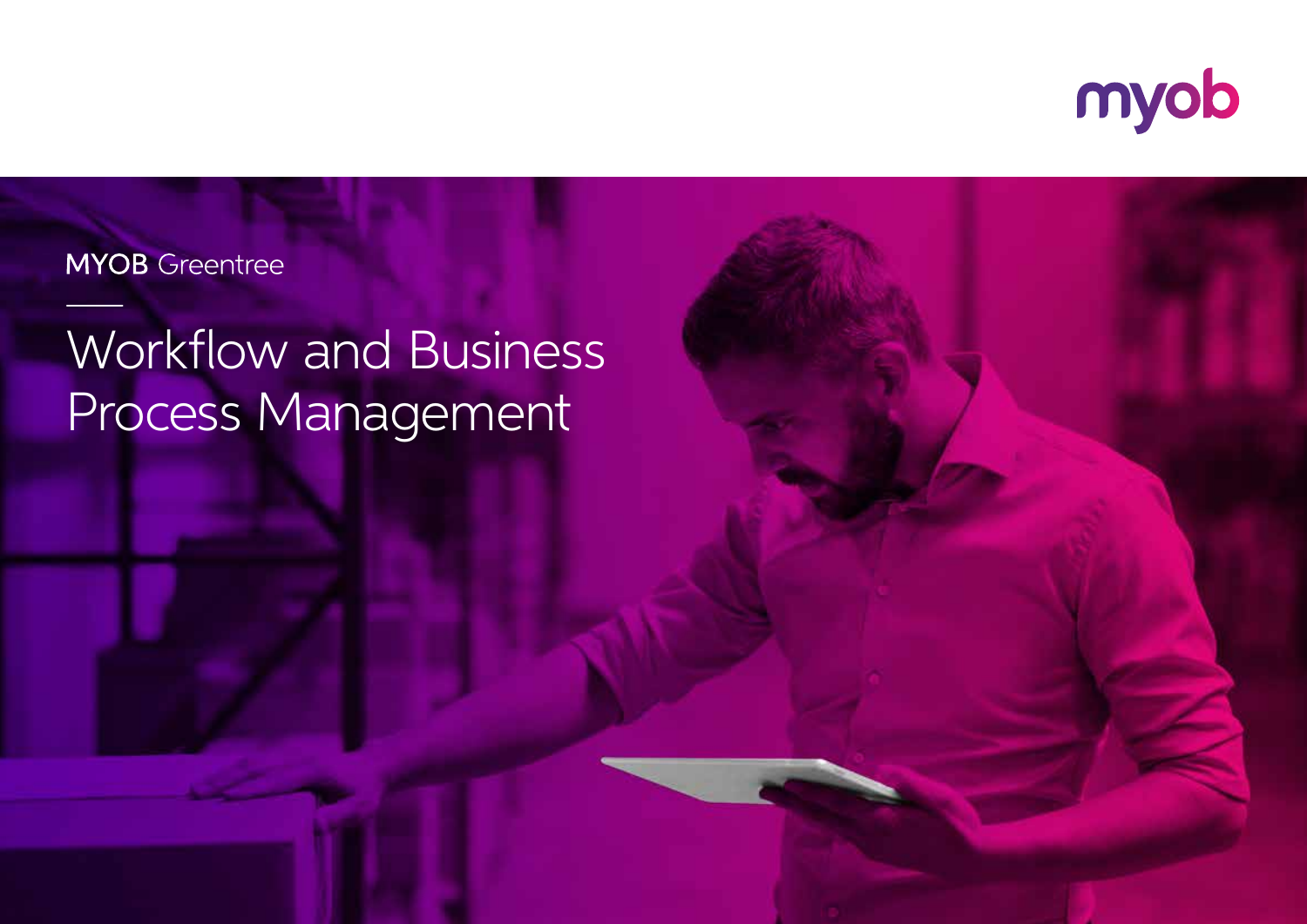# Contents

| <b>Business Process Management</b>   |                |
|--------------------------------------|----------------|
| The Greentree BPM layers             | $\overline{2}$ |
| <b>BPM and Process Flow Designer</b> | $\mathcal{E}$  |
| Information and Document Management  | 4              |
| <b>Active Workflow</b>               | 5              |
| Approvals and Alerts                 | 6              |
| Screen Designer                      |                |
| Flexi-Form                           | 8              |
| eDocs                                | $\mathsf{Q}$   |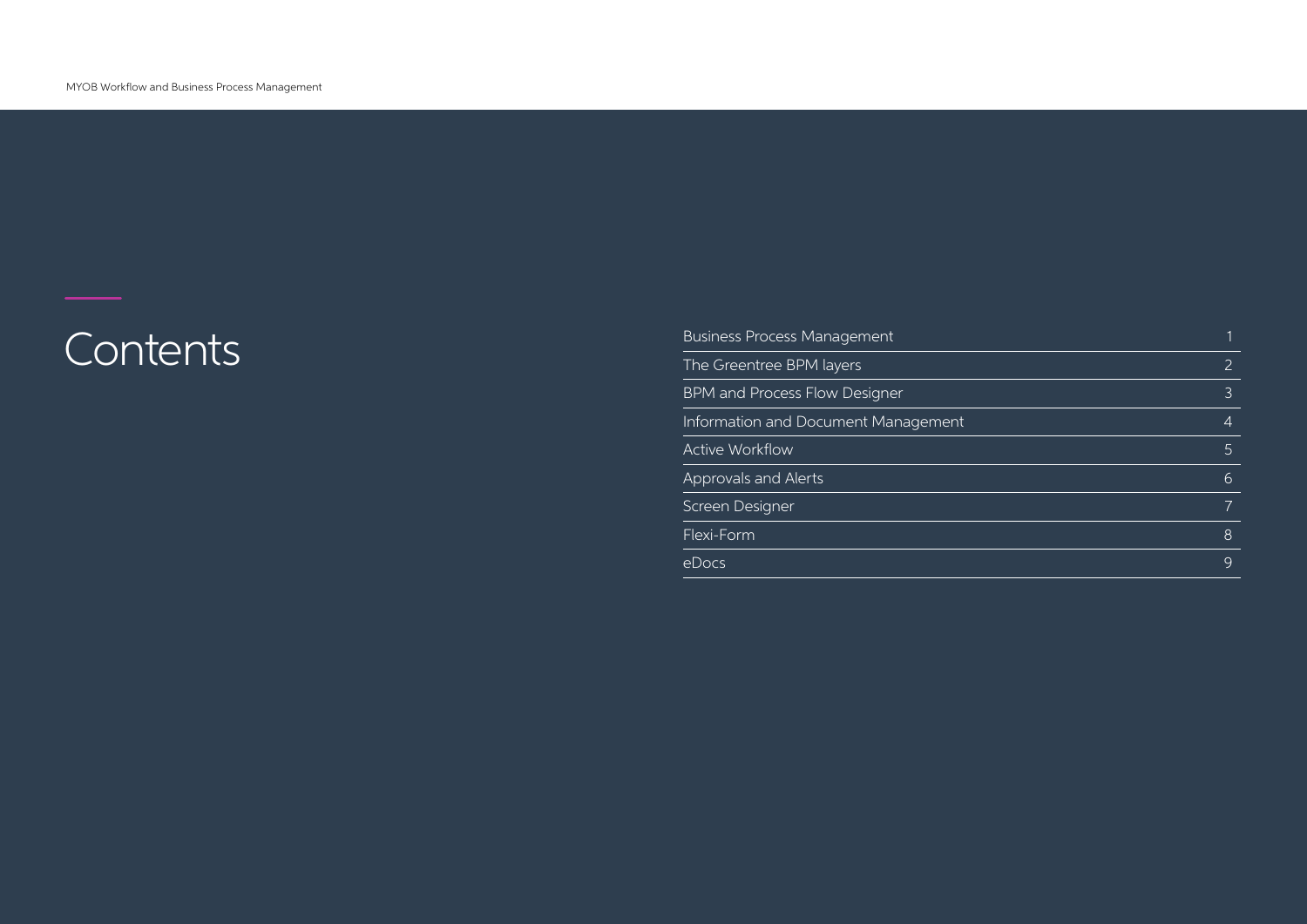1

# Business Process Management

Processes are at the heart of every business. They dictate the results that are produced, the effectiveness of the staff involved and, ultimately, the profitability of the business itself.

Harnessing these processes to deliver critical information at the right time – and being able to automate as many of your business processes as possible – is what MYOB Greentree does best. Look forward to exponential improvements in productivity, profitability and engagement.

## With MYOB Greentree's BPM, you can:

#### Reach across the organisation

MYOB Greentree's BPM works across the entire MYOB Greentree product range, making it easy to reach into every area of your business, from Purchasing through to Sales, Accounts, HR, Inventory and more, without the need for complex and costly mapping between discrete systems.

#### Build processes to match your business

Good processes should match your business needs, not the other way around. MYOB Greentree's flexible BPM enables you to build the right, unique processes to meet your business reality – ensuring processes are performed consistently and eliminating the potential of damaging human error.

#### Optimise the exceptions

MYOB Greentree's BPM targets the areas that matter to you. For example, you may have one customer who represents a significant portion of your business, for whom it is appropriate to have unique processes, therefore prioritising their needs.

#### Make intelligent decisions

MYOB Greentree's Workflow displays give you the total role-based visibility and transparency you need to start making effective, informed decisions by knowing exactly what is happening in your business.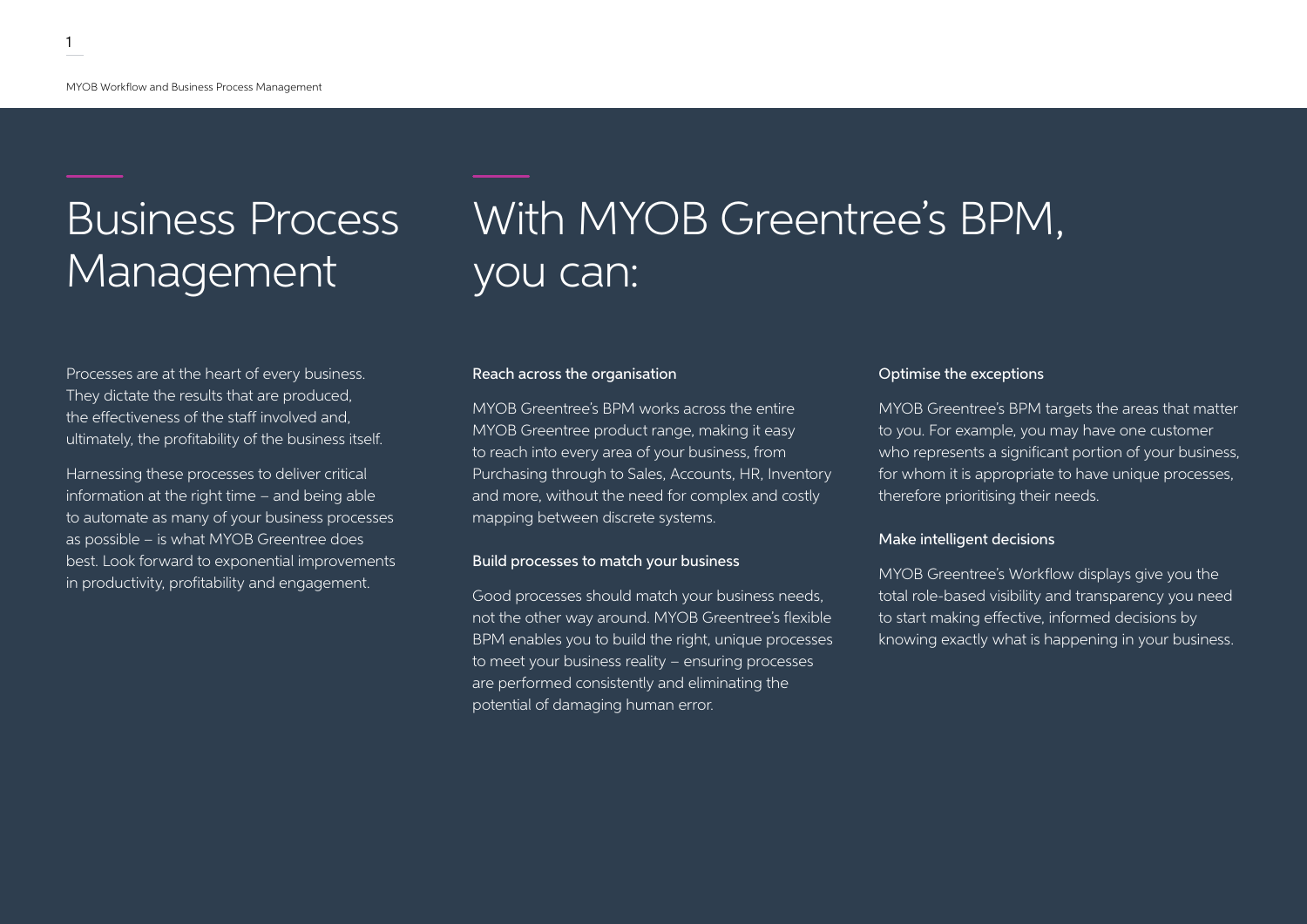## The Greentree BPM Layers

At the core of Greentree's BPM is Active Desks which gives you the visibility you need to make effective decisions. Rules and Escalations allow you to identify and manage events as they come in; both the events expected to happen and those that don't. The Process Flow Designer is a planning system that allows you to graphically build both simple and complex processes.

| <b>Process Flow Designer (BPM)</b>         |  |         |
|--------------------------------------------|--|---------|
| <b>Escalations Engine</b>                  |  | Layer 3 |
| <b>Rules Engine</b> (Approvals and alerts) |  | Layer 2 |
| <b>Base Workflow (Active desk)</b>         |  | Layer 1 |

Foundation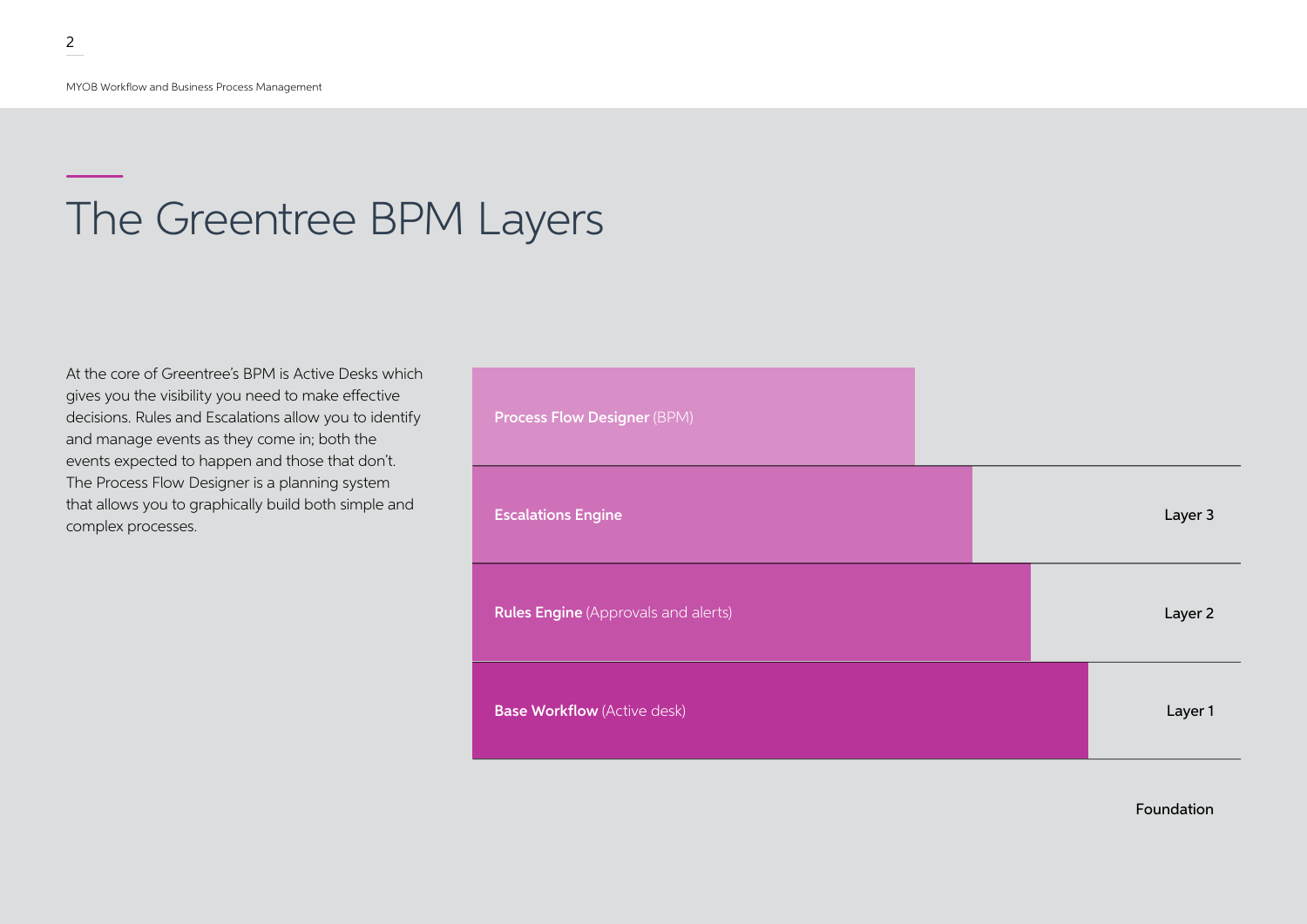# BPM and Process Flow Designer

BPM and the Process Flow Designer bring all the components together into a planning system that empowers you to graphically build both simple and complex processes to manage and support your business and people.

#### Full graphical designer

Develop and configure your own business processes without the need for expensive programming resource.

#### Self-documenting

Automatically define and document your processes within MYOB Greentree, making sure you are compliant with this aspect of standards requirements.

### Simple processes

Simplify routine tasks with one-step setups and point-and-click methodology. Remove damaging human error and unnecessary administration by simplifying and formalising simple tasks.

### Complex processes

Improve your business productivity by defining complex processes, including people, data, rules, events, decision 'trees' and multi-streaming from within MYOB Greentree.

#### **Escalations**

Use Escalations to easily monitor by exception, e.g. to identify actions that have not been completed on schedule. Escalations can be automated to re-assign tasks or alert managers as required.

### Track and audit

At any point in time, track any task to see what point in the process it has reached. Use the Activesteps facility to show you what tasks have been completed and which tasks are pending. Ensure full auditability by means of total documentation of all events in the process.

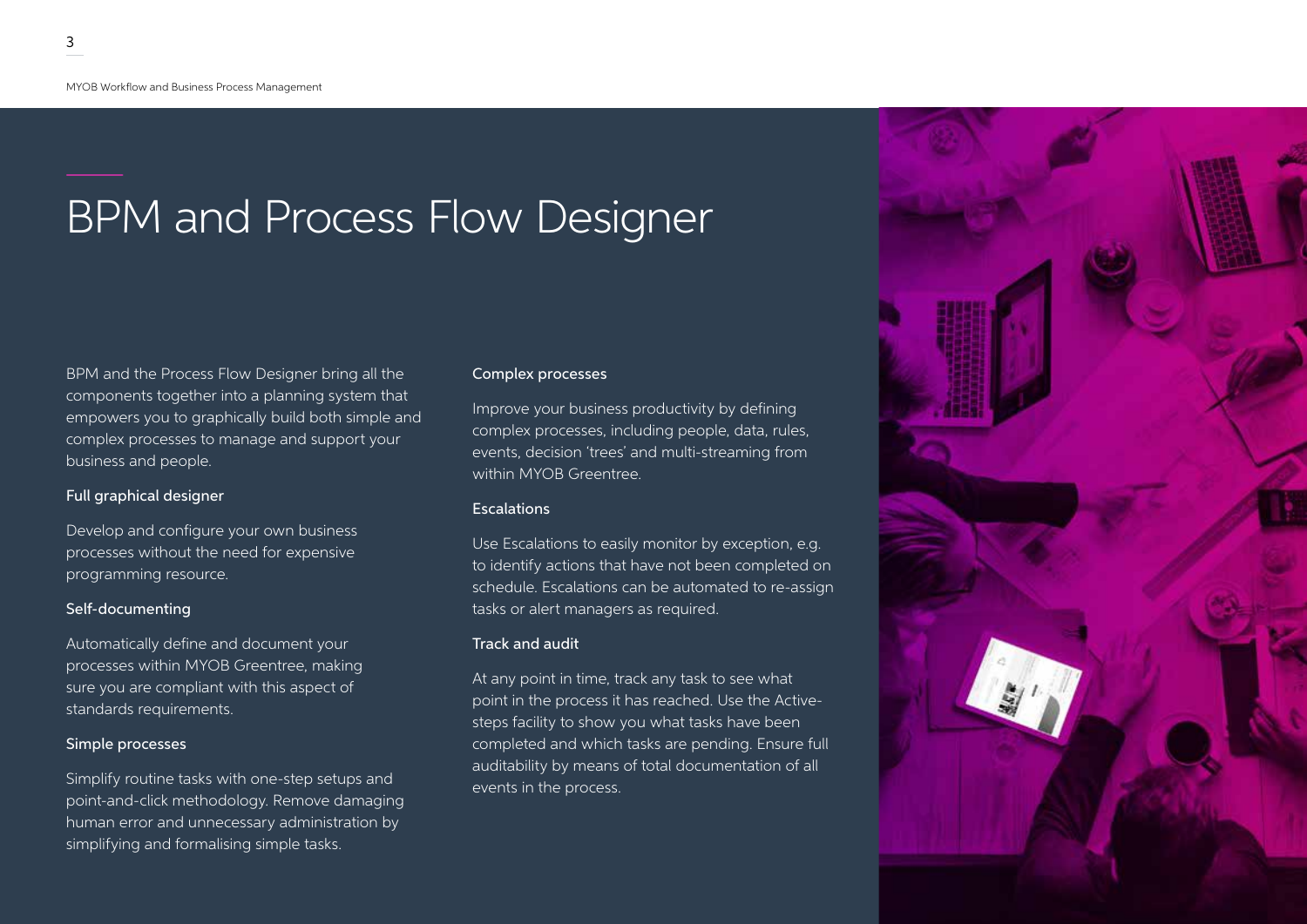#### MYOB Workflow and Business Process Management



## Information and Document Management

MYOB Greentree's Information and Document Management modules create a simple yet comprehensive functionality to the Workflow suite – receiving, recording, storing and retrieving all the necessary documents, whether they come from MYOB Greentree or from a non-integrated system.

#### Attachments and links

Attach any file to any record in MYOB Greentree. For example, a photograph to a service job or an excel spreadsheet to a ledger journal. Link any record held in the MYOB Greentree database to another, making it easy for users to find relevant information related to the record they are viewing, e.g. supplier invoices and customer orders.

### AutoScan

Automatically scan and attach a document to the record, resulting in immediate productivity improvements. For example, auto matching of supplier invoices to their electronic equivalent in MYOB Greentree, simplifying the approval process with all the information stored electronically in one place.

#### Data import manager

Automate data file imports from non-integrated systems into MYOB Greentree.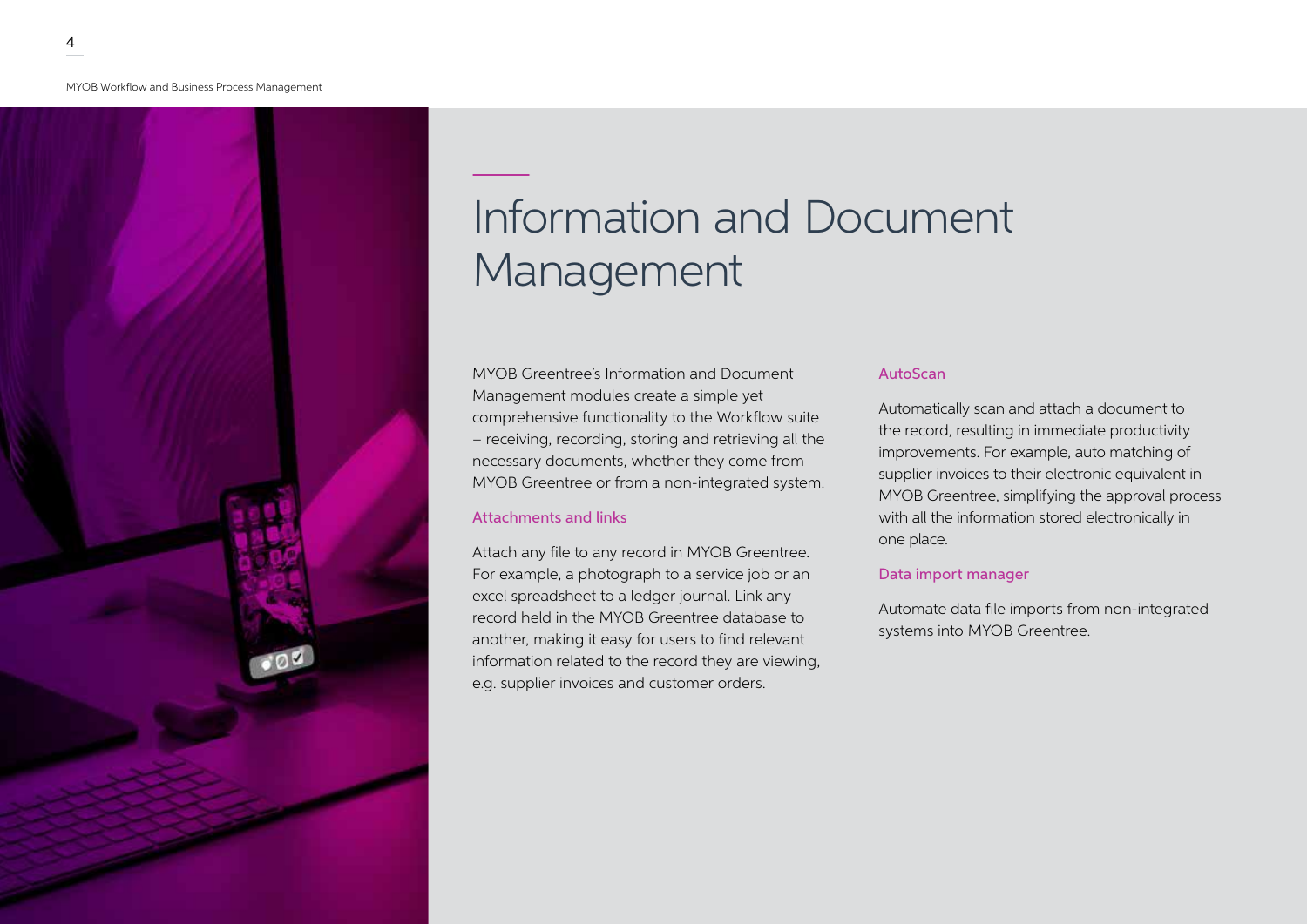## Active Workflow

Take charge with an instant snapshot of real-time key business information, live at your fingertips.

### Configurable desktop views

Provides a desktop for each team or individual displaying live the information required for them to carry out their tasks, basically their live to do list. This enable users to drill into the information, providing for more detail and then action it as required.

### Truly live data

Have data updated in real time, vastly reducing the risk of errors or omissions based on outdated information.

### 3D Live

3D Live adds new depths and layers to MYOB Greentree Workflow active desktop, giving you a fully configurable heads-up display in multiple panels. It doesn't just make information available, it anticipates

what you want to see, and colour coding allows you to prioritise it any way you wish. If you want to see more, the relevant panel expands with a single click.

### Workflow management

Create immediate productivity improvements by empowering managers or supervisors to use Workflow Desktops to monitor and manage the current team workflow, and to allocate or reallocate work.

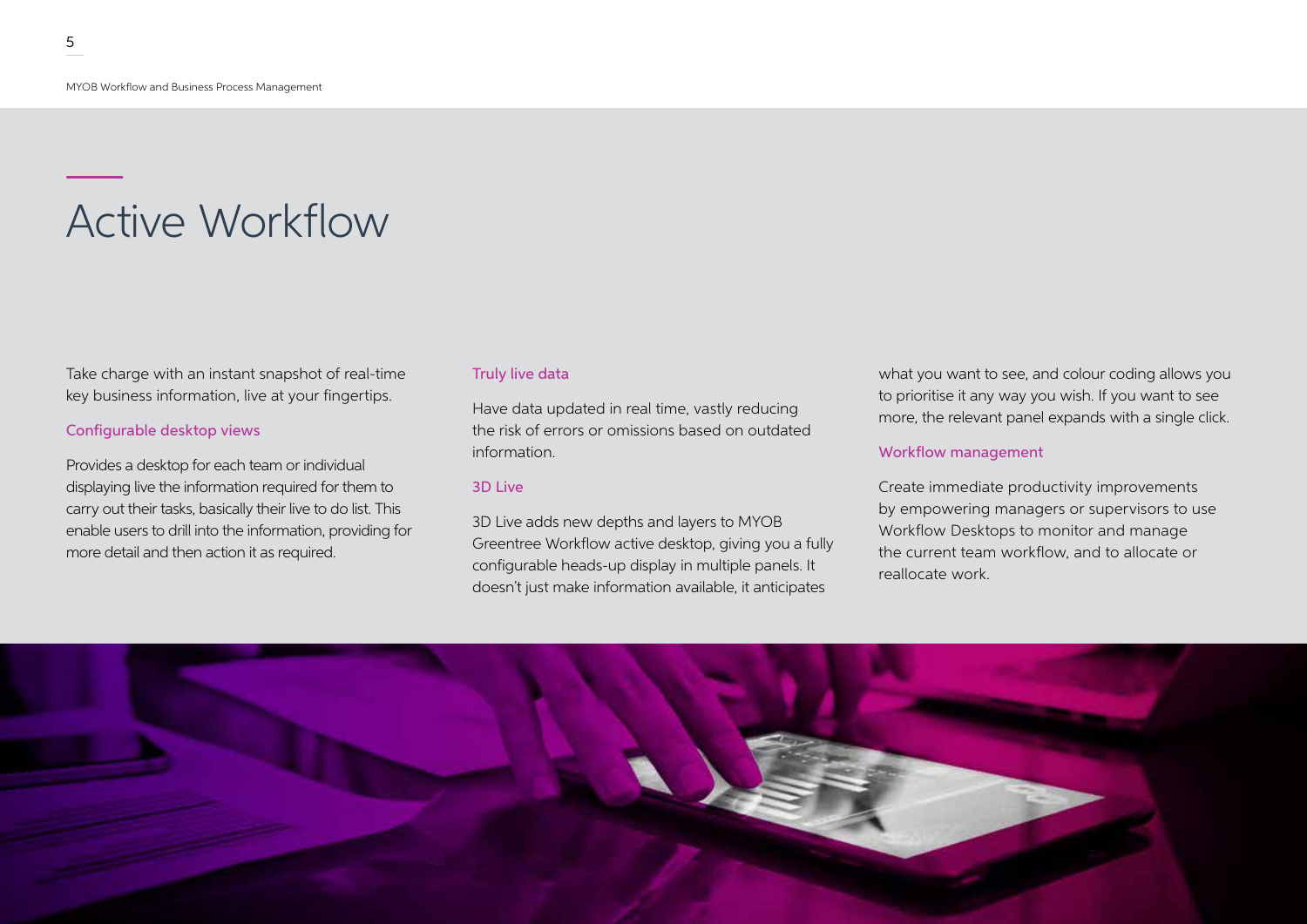## Approvals and Alerts

Increase the day-to-day productivity of your business. Greentree's Approvals and Alerts can help automate the daily processes in your business using specifically designed workflow tools that allow your organisation to ensure critical transactions, documents, or records are automatically monitored and approved through the appropriate chain of command.

#### System alerts

Define unlimited rules to trigger alerts from across the MYOB Greentree system to automatically notify users of critical information, such as when a customer goes over their credit limit. Design alerts based on scheduled or data-driven rules.

#### Approval management

Have your approvals process configured to completely suit your business needs, e.g. for a multilevel approval process, including groups, multiple and sequenced, or based on events or exceptions.

#### Approvals on the run

With web or mobile interfaces, make sure approval processes are not held up while you or your staff are out of the office.

#### Flexible notification options

Enable alerts to get through with flexible delivery options, including email, pop-up notices and text messages.

#### Fraud prevention

Ensure your business complies with the internationally accepted compliance standard Sarbanes Oxley, as well as other jurisdictional requirements. Maintain compliance with approval rules that make fraud difficult, and alerts that highlight potential problem areas.

#### Initiate new business processes

Use Alerts to trigger the start f a new business process, e.g. purchasing a fixed asset triggers the creation of a fixed asset in the Fixed Asset Register.

#### Mistake Prevention

Define rules in the engine that prevent users from breaking your specific business rules. e.g. don't allow a specific price book to be used for a specific customer group.

#### Escalations engine

Use Escalations to monitor by exception, e.g. to identify actions that have not been completed on schedule.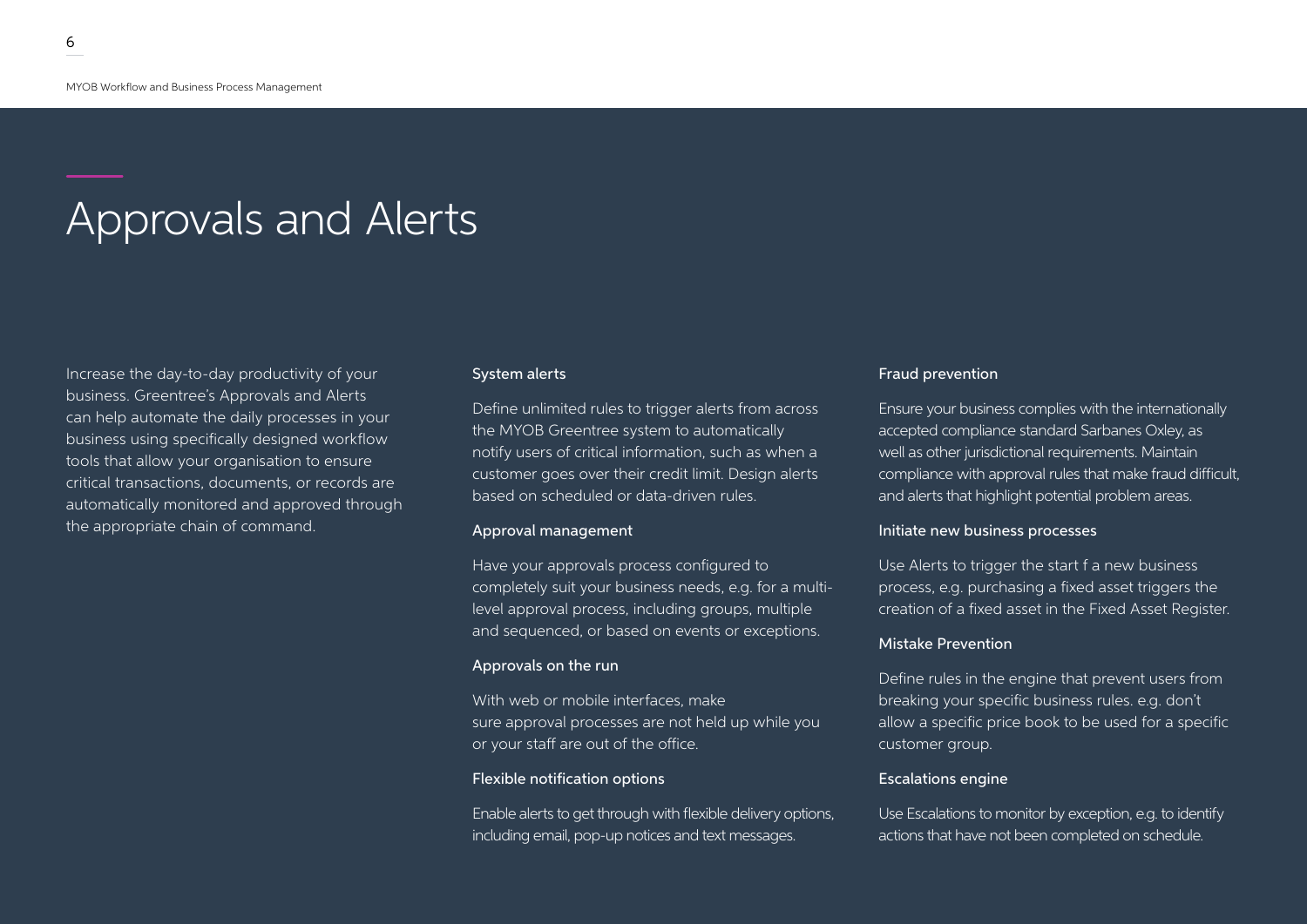

## Screen Designer

Screen Designer lets you design your own work processes and terminology into the screens across your organisation – no expert needed.

### Change it yourself

Armed with a good understanding of MYOB Greentree, create different versions of screens and forms that work the way you do.

### Take control

You decide what you see and how you work through a form or process; saving time, improving accuracy and increasing productivity.

## Change what you see

A Design Palette offers up all the options available to you depending on the screen or form you're working on.

## Change your mind

An unlimited ability to undo and redo the changes you've made.

### Call it what you like

Use the terminology your business uses, so everyone in your organisation instantly knows what the software is saying.

### Move it where you like

Move, manipulate and hide fields, labels, columns and tabs to suit the way you want to work.

## Group it your way

Do it yourself. Simplify your workflow, reorder tabs, switch off those you don't need or create new ones.

### Automate efficiency

Reduce the opportunity for error. Hide or lock fields that can't be changed, and make vital fields mandatory.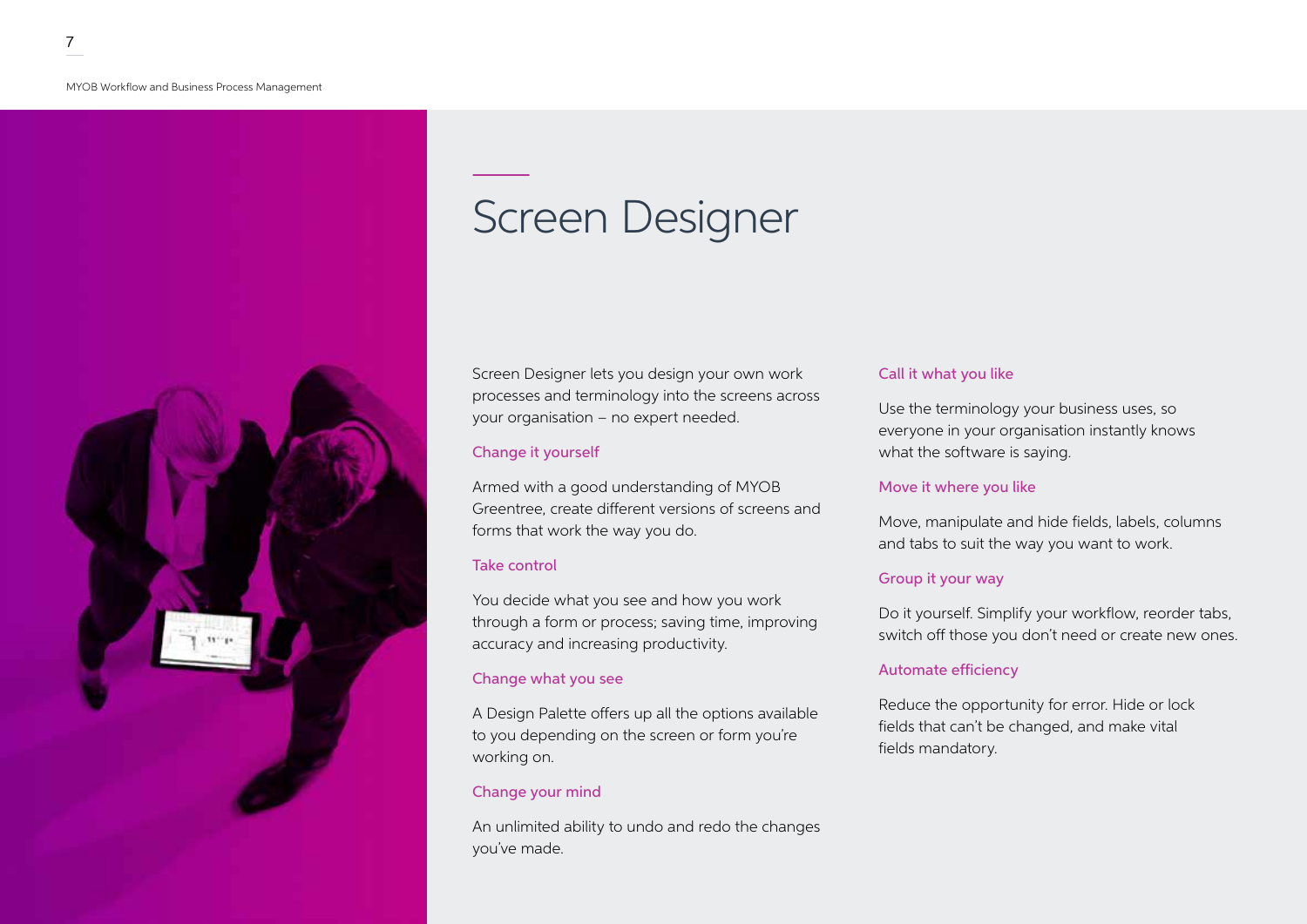## Flexi-Forms

A key benefit of the new browser interface is Flexi-Forms. They let you get information in and out of your organisation in the most efficient and accurate way possible. Change the way a form works based on the team it's for, the device it will be displayed on, where and how it will be used – all with no technical skills required.

#### Smart search fields

New smarts to help you find the right information with complete search-enabled fields.

### Smart line entry

Instantly check that what you've entered is correct. Options automatically display as you enter the data.

#### Clever grids

Make the most of the visible real estate, consolidate fields and columns based on what you need to see most often.

#### Pop-up forms

No more scrolling. A small screen view of the fields is available in a line. Quick, simple and tablet friendly.

#### Multiple versions

Use Screen Designer to create new versions of a form to meet the needs of different users, teams or devices.

#### The Zone

A priority information display area at the top of your screen, keeping vital information top of mind in real time.

#### Smart buttons

Click on a Smart Button to see the actions available to you. Options change based on where you're working in a screen.

#### The Asterisk

No matter where you're working, the Asterisk instantly displays all the available options, actions and information.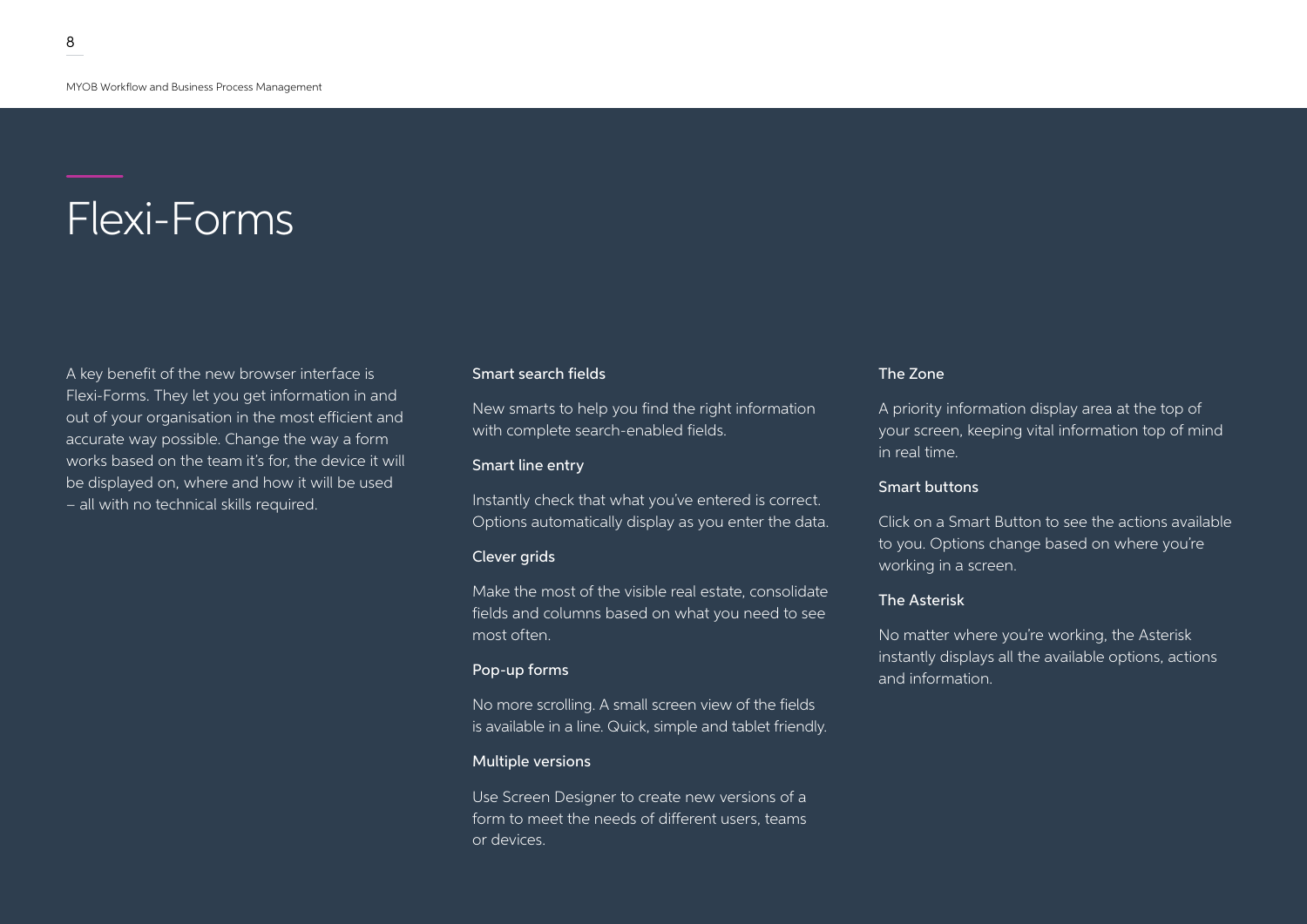## eDocs

eDocs slashes the time it takes for you to receive, route, code and approve documents – from invoices to remittances, statements and expenses. You'll be amazed how much time you save.

#### Electronic routing

eDocs electronically routes documents through your MYOB Greentree system for coding and approval.

#### Faster, more accurate coding

eDocs uses a simple screen to code and approve the document, with the original PDF alongside. No data entry is required; you simply tick the appropriate account codes. Regularly used account codes are displayed first.

#### Paperless approval

Log in and approve invoices and other documents in seconds, making it easier than signing off with a pen.

#### Visible status updates

You will know exactly when a document was received, who it was routed to and when, and who it is currently with.

#### Never pay twice

eDocs checks for duplication not just based on the invoice number but on the date, value and size of the related PDF.

#### Customer remittances

Allows you to mark which invoices are being paid (or partially paid) on which date. Once payment is made, simply match your receipt to the remittance.

#### Supplier statements

Reconcile invoices and route payment runs to approvers with the invoice PDFs alongside the eDocs invoice and purchase order approval details.

#### Expense Manager

Email a photo of your receipts to eDocs, then effortlessly code, process and approve expenses.

## elif operation

mirron mod.

Wirror o